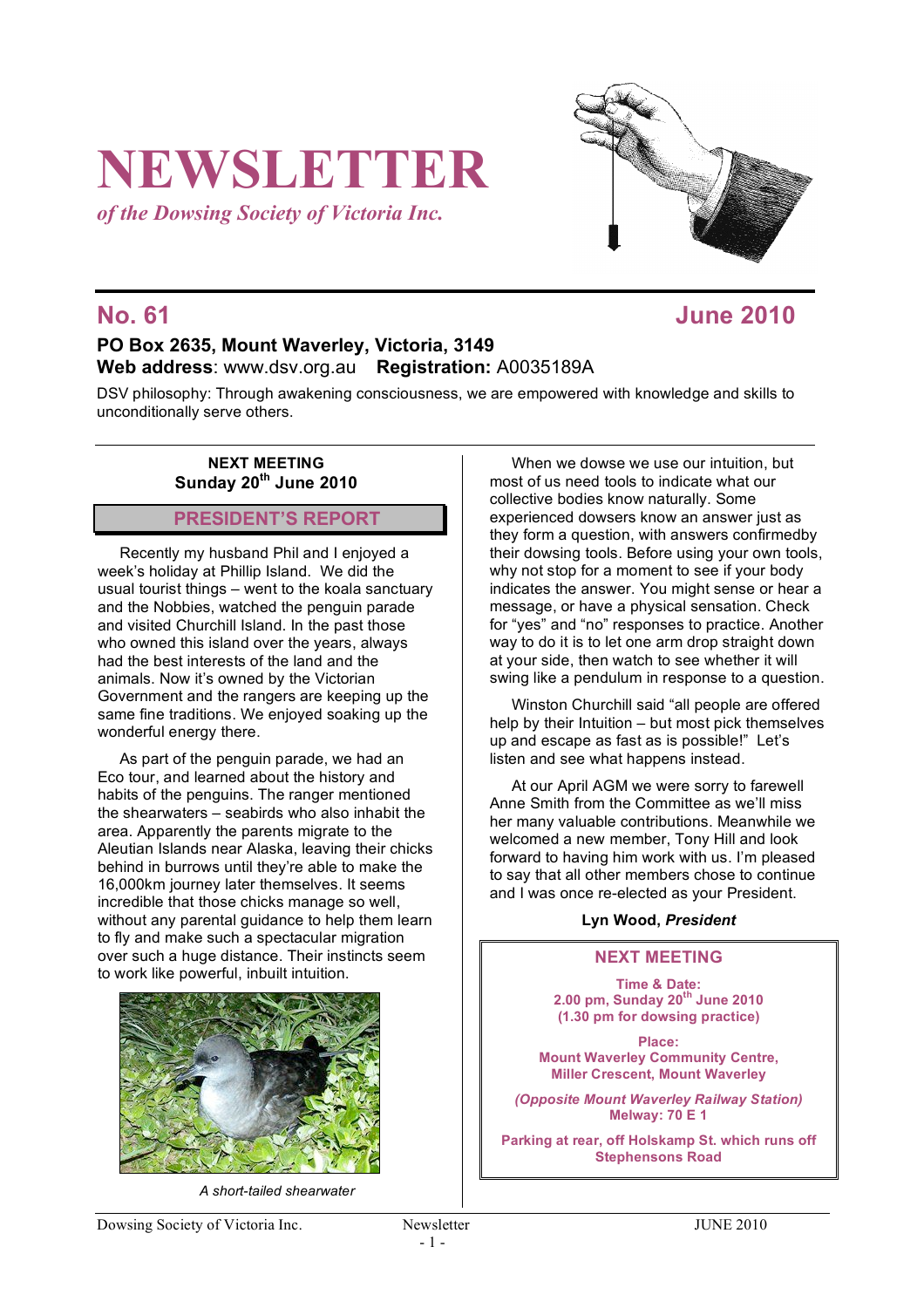## **OUR NEXT MEETING**

We have a happy surprise in store for our next DSV meeting on Sunday 21<sup>st</sup> June.

Instead of a designated speaker, we will showcase some of the many ways you can use dowsing with different methods for particular situations.

We'll set up a number of tables, each exhibiting dowsing in a particular way. For example, we'll have one table where map dowsing will be demonstrated, giving you the chance to ask an experienced map dowser some of the ins and outs of the best ways to approach this. There'll be another table set aside to show how to test for the quality of food, the benefit to individuals for particular vitamins and the types of healing modalities most suited for a presenting health problem. We'll devote another table to pendulum dowsing for healing, another to highlight the best way to work with rods for aura, and so on.



We featured a similar dowsing exhibit a few years ago and it was very popular indeed. Please bring your dowsing tool of choice and take the opportunity to ask questions.

## **OUR LAST MEETING**

Bernadette Saulenier's presentation about dowsing for health was very well attended and very popular. Her talk was wide ranging across many aspects of healing and how she approaches this so extensively in her own practice as a naturopath, homeopath and reiki/sekh'm teacher.





Wellbeing ● Pendulum Scrambling ● EFT ● TAT ● Reiki Sekh'm

# **Natural Products**

Oh! Naturale Australian Skin & Hair Care

**Contact: Heather Wilks** Email: heather@ohnaturale.com www.ohnaturale.com Tel: (03) 9572 2970 or 1300 55 22 59



# **DOWSING WORKSHOPS** with Joan Evans

**Experiential Personal** & Environmental weekend workshops.

Phone 5422 6803 www.joanevans.org joanevans@westnet.com.au



Creative Sound, Music Therapy **With Mary Ward** 

5 Wattlebird Way Healesville Vic 3777 PO Box 657 Healesville Vic 3777 Phone: (03) 5962 6973 or 0411 485 098 Email: maryjward@bigpond.com puresound33essences@bigpond.com www.puresoundessences.com

Margaret M. Crutch

Naturopath, Counsellor, Hypnotherapist, Spiritual Healer, Advanced Pranic Healer, Reiki Master

43 Barnes Avenue Burwood 3125 Victoria  $(03)$  9808 4868 margerutch@bigpond.com